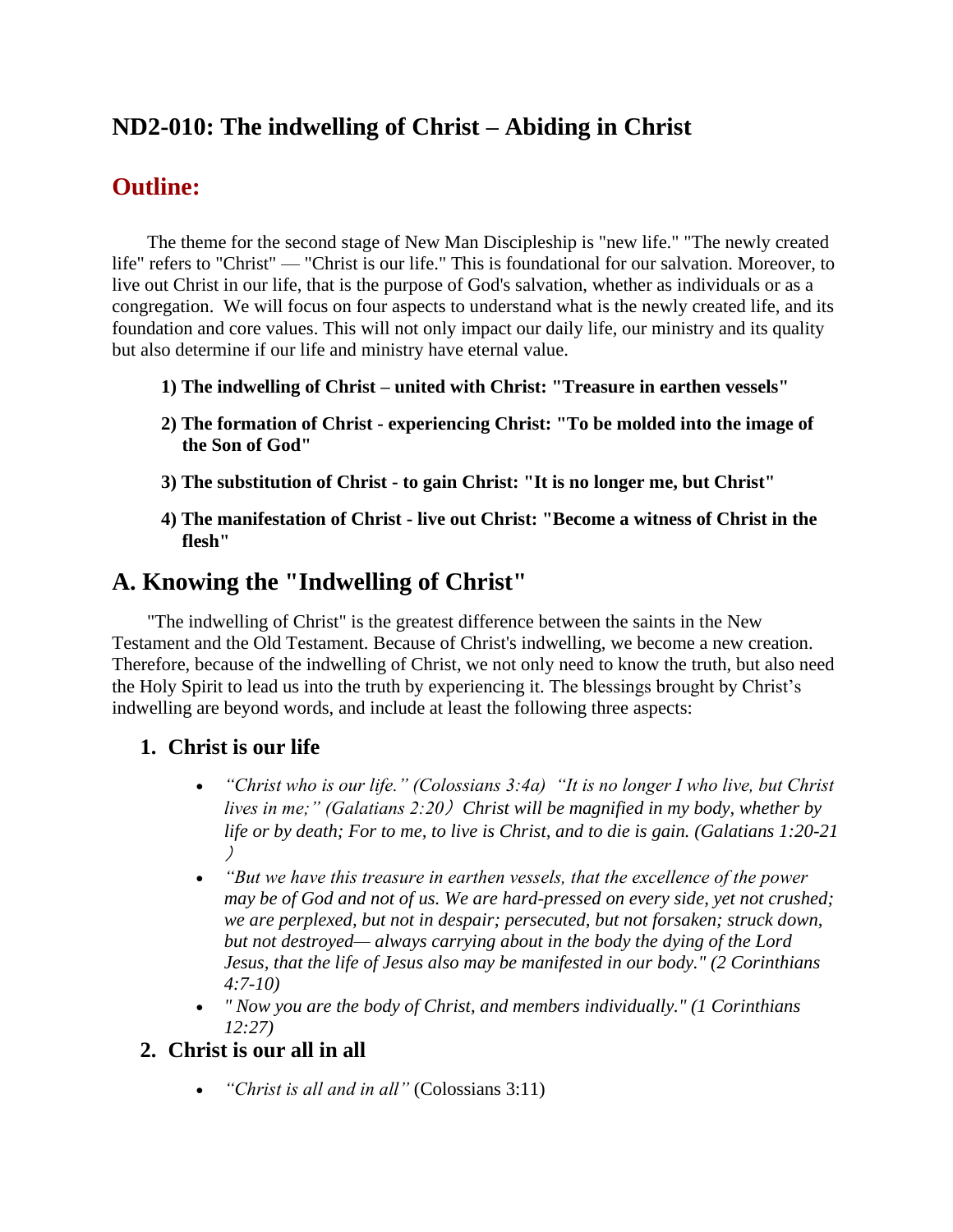- " *But of Him you are in Christ Jesus, who became for us wisdom from God—and righteousness and sanctification and redemption."* (1 Corinthians 1:30) Christ also is my peace, my joy, my power, my satisfaction.
- "*Blessed be the God and Father of our Lord Jesus Christ, who has blessed us with every spiritual blessing in the heavenly places in Christ."* (Ephesians 1:3)
- *"For in Him dwells all the fullness of the Godhead bodily; and you are complete in Him, who is the head of all principality and power."* (Colossians 2:9,10)

## **3. Christ is with us always**

- *"They shall call His name Immanuel," which is translated, "God with us."" (Matthew 1:23)*
- *"Teaching them to observe all things that I have commanded you; and lo, I am with you always, even to the end of the age." (Matthew 28:20)*
- *Now may the Lord of peace Himself give you peace always in every way. The Lord be with you all. (2 Thessalonians 3:16)*

# **B. United with the "Christ indwelled"**

## **1. Knowing the fact of being united with the Lord**

- *"I am the true vine, and My Father is the vinedresser…*"I am the vine, you *are* the branches" (John 15:1,5)
- *17 " But he who is joined to the Lord is one spirit with Him.19 Or do you not know that your body is the temple of the Holy Spirit who is in you, whom you have from God, and you are not your own?" (2 Corinthian 6:17,19)*

## **2. Entering the experience of being united with the Lord**

### **a) Respond in faith**

- [The Lord's Command] 4 Abide in Me, and I in you. ... [The Lord's Promise] 5… He who abides in Me, and I in him …[Unbelieving response] 6 " If anyone does not abide in Me...[Believing response] 7 If you abide in Me.... (John 15:4-7)
- "But without faith it is impossible to please Him, for he who comes to God must believe that He is, and that He is a rewarder of those who diligently seek Him.: (Hebrews 11:6)

### **b) Help of the Holy Spirit**

- " *However, when He, the Spirit of truth, has come, He will guide you into all truth;* (original text: enter in all truths)." (John 16:13)
- " *But the Helper, the Holy Spirit, whom the Father will send in My name, He will teach you all things..*." (John 14:26)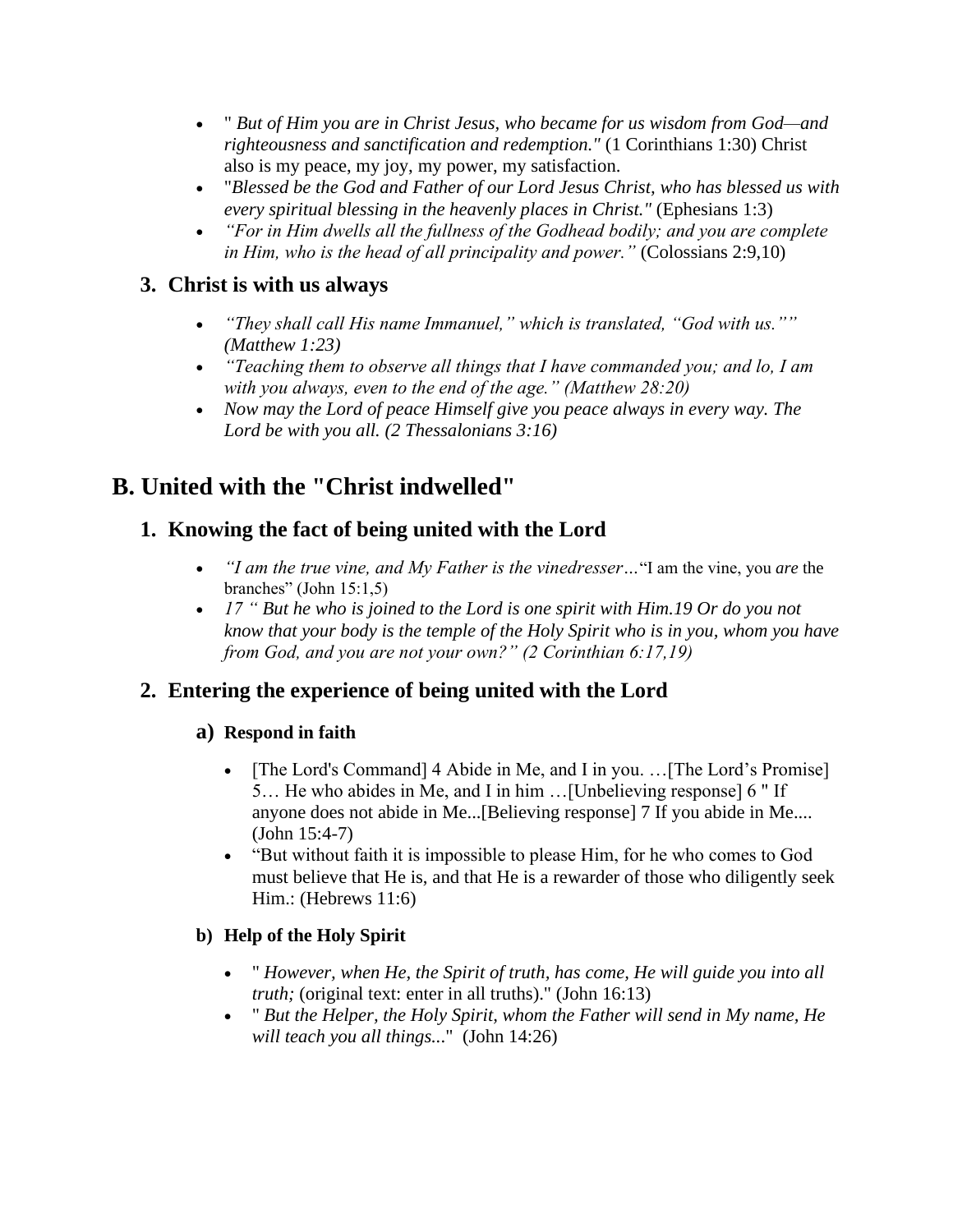#### **c) Experience Personally**

We all need to experience these precious promises personally, so that we know we can't live or serve without Christ. Abiding in Christ vs. on your own will inevitably bring about completely different experiences and results.

#### **i. Withered, incapability, useless, unable to bear fruit**

• John 15 says: "*Abide in Me, and I in you. As the branch cannot bear fruit of itself, unless it abides in the vine, neither can you, unless you abide in Me. "… for without Me you can do nothing. If anyone does not abide in Me, he is cast out as a branch and is withered; and they gather them and throw them into the fire, and they are burned.*" (John 15:4-6)

### **ii. Full of Christ and be fruitful**

- "I am the vine, you are the branches. He who abides in Me, and I in him....If you abide in Me, and My words abide in you, you will ask what you desire, and it shall be done for you." (John 15:5,7)
- "...grow up in all things into Christ." (Ephesians 4:15)

### **d) Challenge of constantly abiding**

In the parable of the true vine, the Lord Jesus repeatedly used "be always [sic: abide] in me", and the verb "abide" is in the present tense, indicating that it is a continuous, lively, and united life. This kind of union fills both the individual and the church with the life of Christ and the power of the Holy Spirit. This is what the enemy was afraid of and wanted to destroy with all his might. Therefore, how to be able to connect to the indwelling Christ (constantly abiding), freshly and continuously and embracing all the abundance of Christ, is indeed a challenge for every Christian and the churches.

- *Abide in Me, and I in you. …5 "I am the vine, you are the branches. …7 If you abide in Me, and My words abide in you, you[b] will ask what you desire, and it shall be done for you* (John 15:4-7)
- "He who has My commandments and keeps them, it is he who loves Me. And he who loves Me will be loved by My Father, and I will love him and manifest Myself to him.…If anyone loves Me, he will keep My word; and My Father will love him, and We will come to him and make Our home with him." (John" 14:21-23)

### **3. Live the testimony of a life united with the Lord**

This will be for the next three sessions of the new discipleship.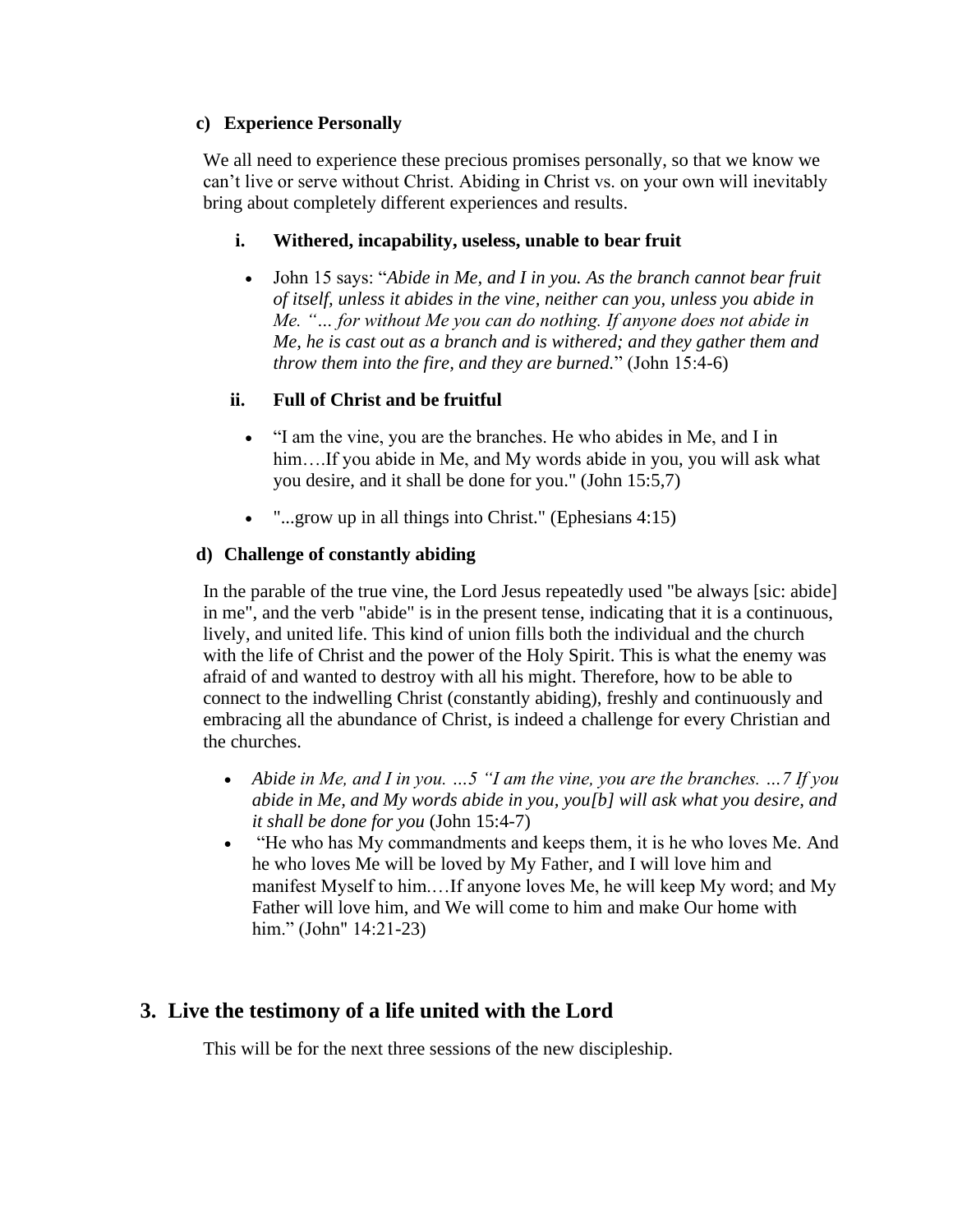## **Meditation, Practice, Discussion**

❏ **Content Review: Based on the theme verse and content of this lesson, what are some questions you may have?**

- 1. The theme of the second stage of "New Man discipleship" is "newly created life," this is Christ. Please share what you have learned or experienced from the 4 aspects of the "newly created life." Share the Bible passages which explain each of the corresponding aspects?
- 2. From the sermon messages, please share the abundant blessings from "knowing the indwelling of Christ."

 $\overline{\phantom{a}}$  , and the contract of the contract of the contract of the contract of the contract of the contract of the contract of the contract of the contract of the contract of the contract of the contract of the contrac

 $\overline{\phantom{a}}$  , and the contract of the contract of the contract of the contract of the contract of the contract of the contract of the contract of the contract of the contract of the contract of the contract of the contrac

 $\overline{\phantom{a}}$  , and the contract of the contract of the contract of the contract of the contract of the contract of the contract of the contract of the contract of the contract of the contract of the contract of the contrac

3. What should we know and experience regarding "entering the experience of being united with the Lord"?

#### ❏ **Further Reflection: The impact of this lesson on me, the revelation of the Holy Spirit, and additional thoughts**

1. Did the message help you gain insight in knowing the "indwelling of Christ?" How does it inspire or encourage you to live out the testimony of being a "newly created life?"

 $\overline{\phantom{a}}$  , and the contract of the contract of the contract of the contract of the contract of the contract of the contract of the contract of the contract of the contract of the contract of the contract of the contrac

 $\overline{\phantom{a}}$  , and the contract of the contract of the contract of the contract of the contract of the contract of the contract of the contract of the contract of the contract of the contract of the contract of the contrac

 $\overline{\phantom{a}}$  , and the contract of the contract of the contract of the contract of the contract of the contract of the contract of the contract of the contract of the contract of the contract of the contract of the contrac

 $\overline{\phantom{a}}$  , and the contract of the contract of the contract of the contract of the contract of the contract of the contract of the contract of the contract of the contract of the contract of the contract of the contrac

2. "United with the indwelling Christ" is a challenge to each person and the church. Please reflect on the specific challenge for you, and see how you can have the breakthrough and grow in abiding in Christ?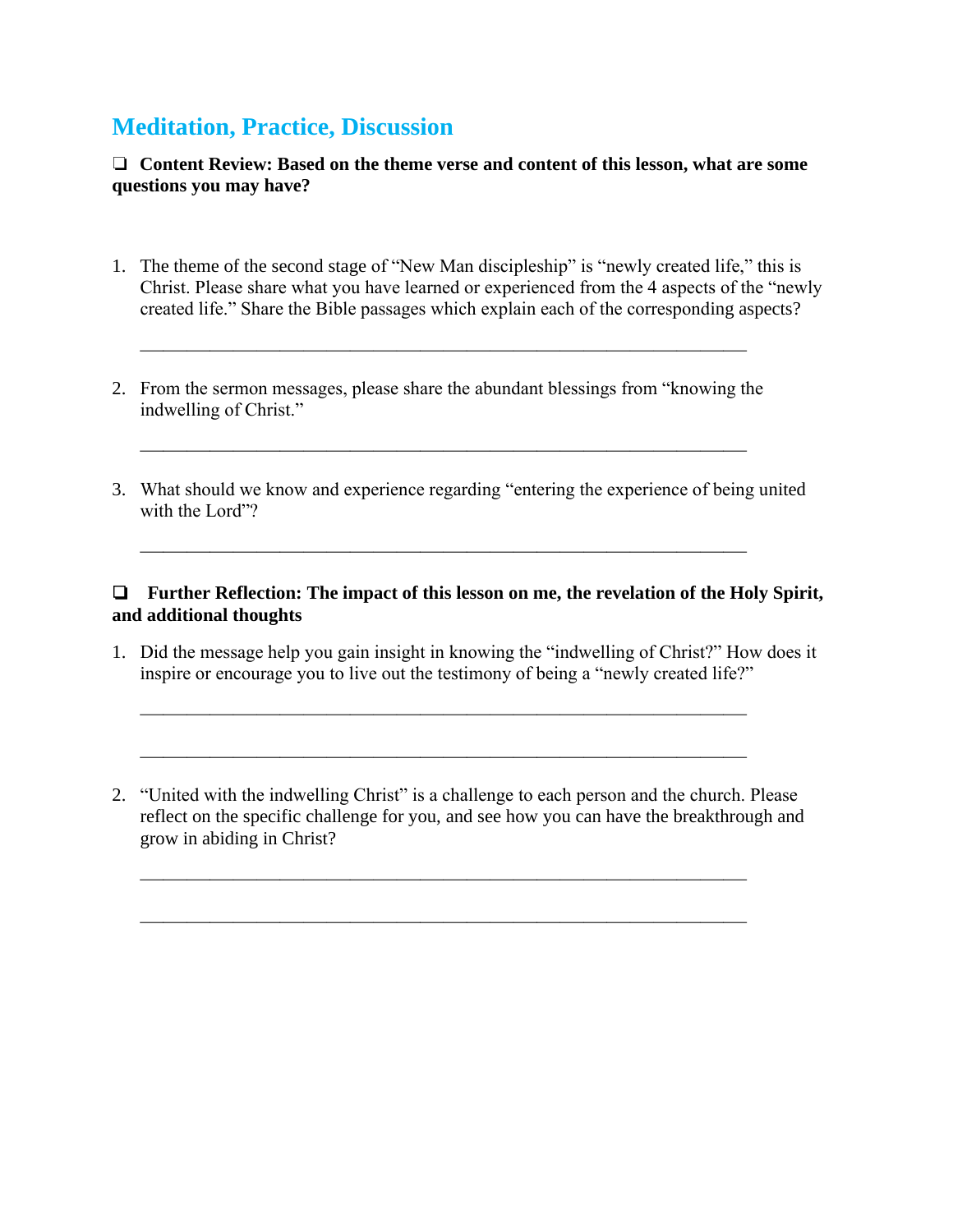#### ❏ **The Path to Implementation:**

1. Please spend time examining the real status of your spiritual life, and share with your group members. Do you feel withered, incapable, useless, unable to bear fruit or unfruitful? Describe each of the situations.

 $\overline{\phantom{a}}$  , and the contract of the contract of the contract of the contract of the contract of the contract of the contract of the contract of the contract of the contract of the contract of the contract of the contrac

 $\overline{\phantom{a}}$  , and the contract of the contract of the contract of the contract of the contract of the contract of the contract of the contract of the contract of the contract of the contract of the contract of the contrac

2. In the next two weeks, please meditate on one passage listed in the outline each day, focusing on the true knowledge and experience of the indwelling of Christ. Please record your insights and application below.

| Day          | <b>Insights or practice</b> |
|--------------|-----------------------------|
| $\mathbf M$  |                             |
| T            |                             |
| $\mathbf{W}$ |                             |
| Th           |                             |
| $\mathbf F$  |                             |

**Week One**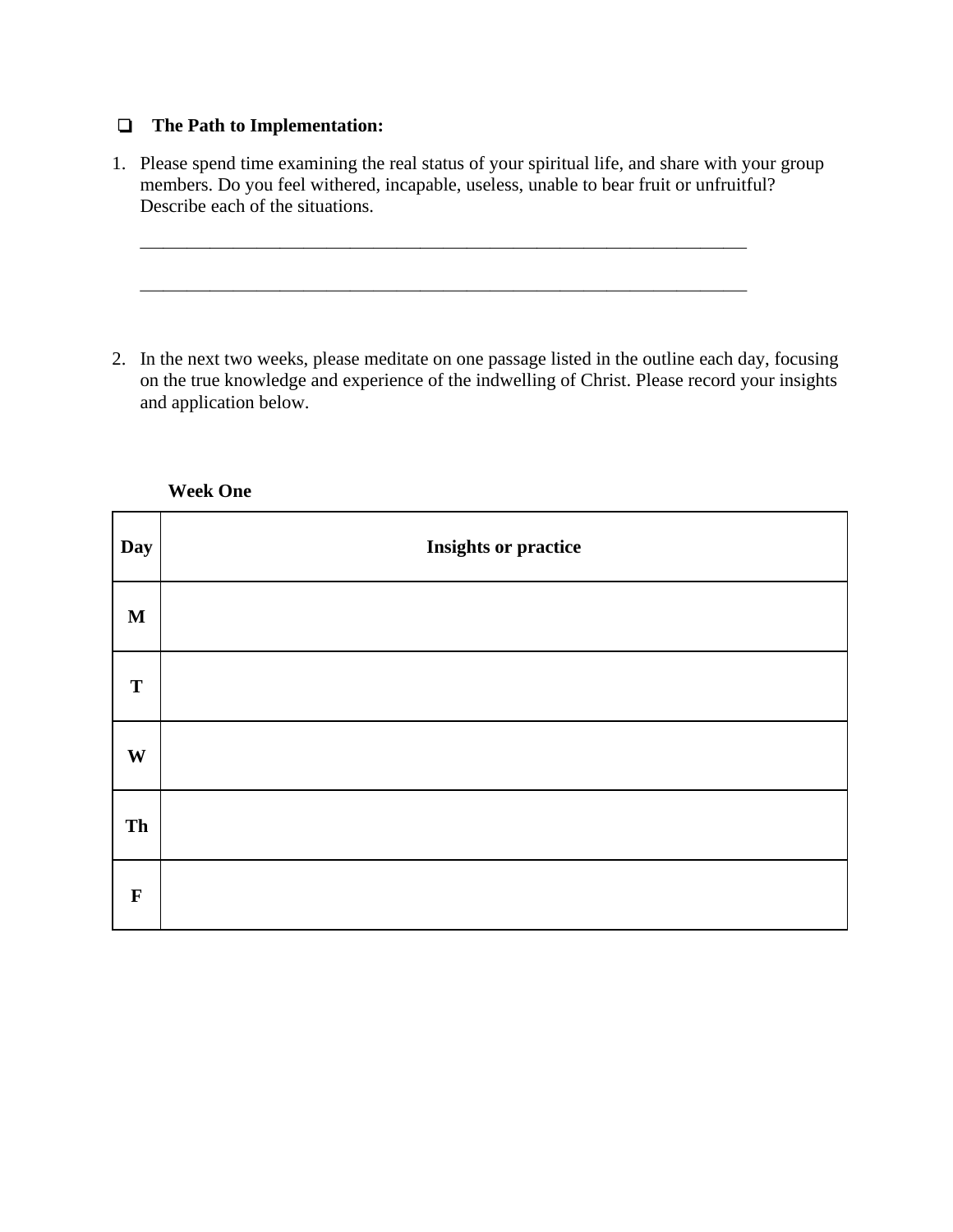**Week Two**

| Day          | <b>Insights or practice</b> |
|--------------|-----------------------------|
| $\mathbf M$  |                             |
| T            |                             |
| $\mathbf{W}$ |                             |
| Th           |                             |
| $\mathbf F$  |                             |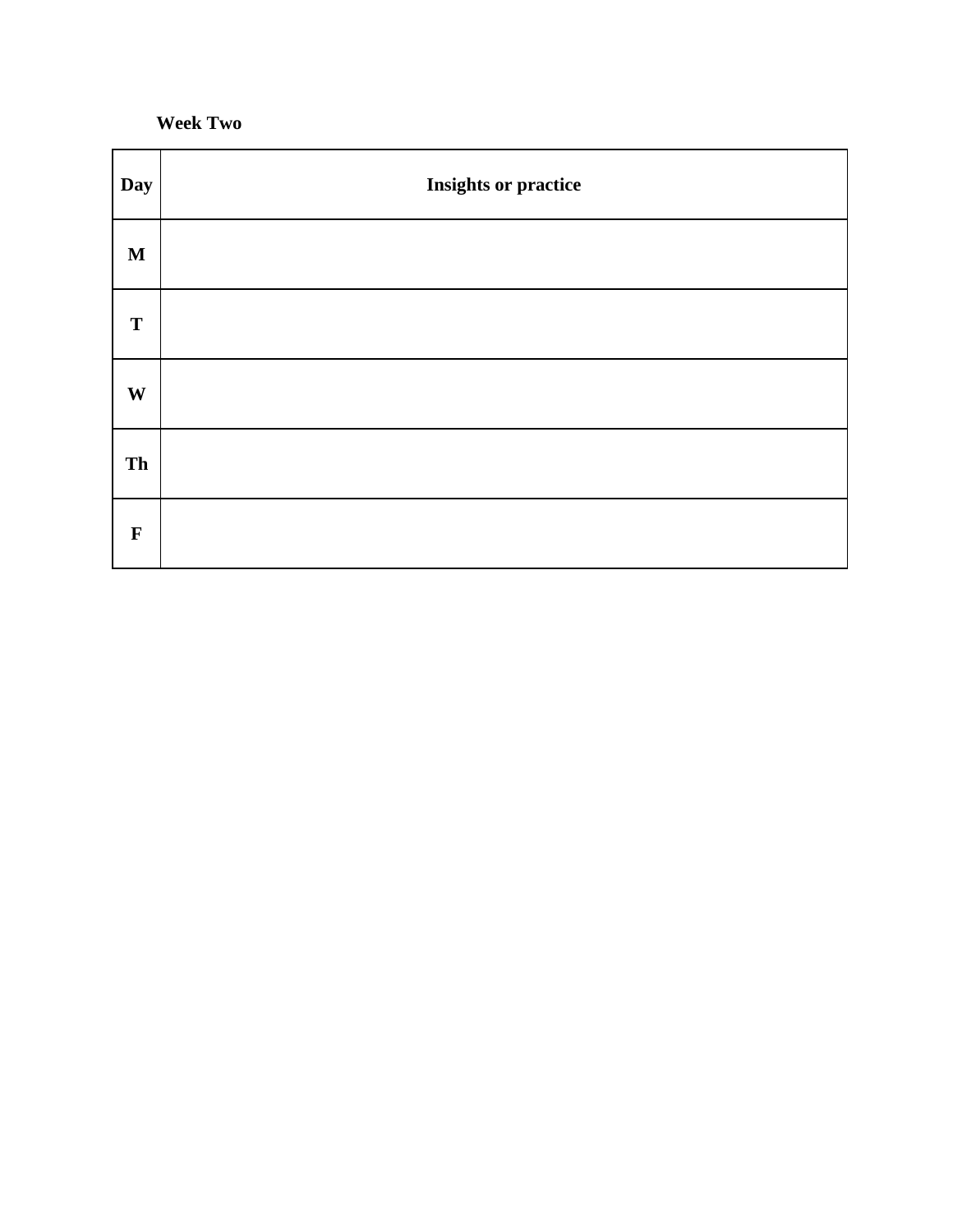## **Pastor Yu's Message Transcript**

#### Brothers and sisters. Peace be to you!

Today, we are entering the second stage of New Man Discipleship and the theme is "new life." "The newly created life" refers to "Christ" — "Christ becomes our life." This is the foundation of our salvation. Moreover, to live out Christ in our life, that is the purpose of God's salvation, whether in individuals or as a congregation. We will focus on four aspects to understand what is the newly created life, and its foundation and core values. If we truly comprehend this, it will not only impact our daily life, our ministry and its quality but also determine if our life and ministry have eternal value. This is a very, very important subject.

#### **The four aspects (or four angles) of the "new life":**

**1) The indwelling of Christ – united with Christ: " treasure in earthen vessels "**

**2) The formation of Christ - experiencing Christ: "to be molded into the image of the Son of God"**

He is formed in us, just like Paul's prayer: "*My little children, for whom I labor in birth again until Christ is formed in you*." (Galatians 4:19)

### **3) The substitution of Christ - to gain Christ: "It is no longer me, but Christ"**

Christ lives in us, in our life, service, and all experiences.

#### **4) The manifestation of Christ - live out Christ: "Become a witness of Christ in the flash"**

The indwelling, formation, substitution, and manifestation of Christ, is best described by emphasizing our experience: by the indwelling of Christ, we are united with Christ; through our experience, Christ is formed in us; similarly, because of the substitution of Christ, our lives can grow continuously and gain Christ; in the end, we can live out and manifest Christ. These four aspects are really the foundation of our salvation, and all experiences that follow are built on these.

The leader of the Salvation Army once said: "A big crisis in Christianity today is Christianity without Christ (that we don't talk about Christ in our Christianity)." Or we may talk about Christ, but not about Christ is our life. This is a very, very regrettable thing, and it is also a crisis in the church today! Therefore, I hope that by talking about the "newly created life" this time, we can truly see that Christ is our life, and can step on this great foundation; it can become real in us, and we can truly experience it.

The four aspects mentioned above, from a macro point of view, seems like climbing a ladder, it's an upward experience, step by step. Starting from the foundation: first "Christ indwells" then "Christ is formed" then "Christ substituted" and finally "Christ manifested." This is an ascending process. However, as far as experience concerned, these four aspects are all intertwined in our lives and our experiences. They are not distinctly divided into sections. They are a process of upward progress, overlapping, repetitive, or intertwined as a whole. At any moment, a Christian may experience all four at the same time.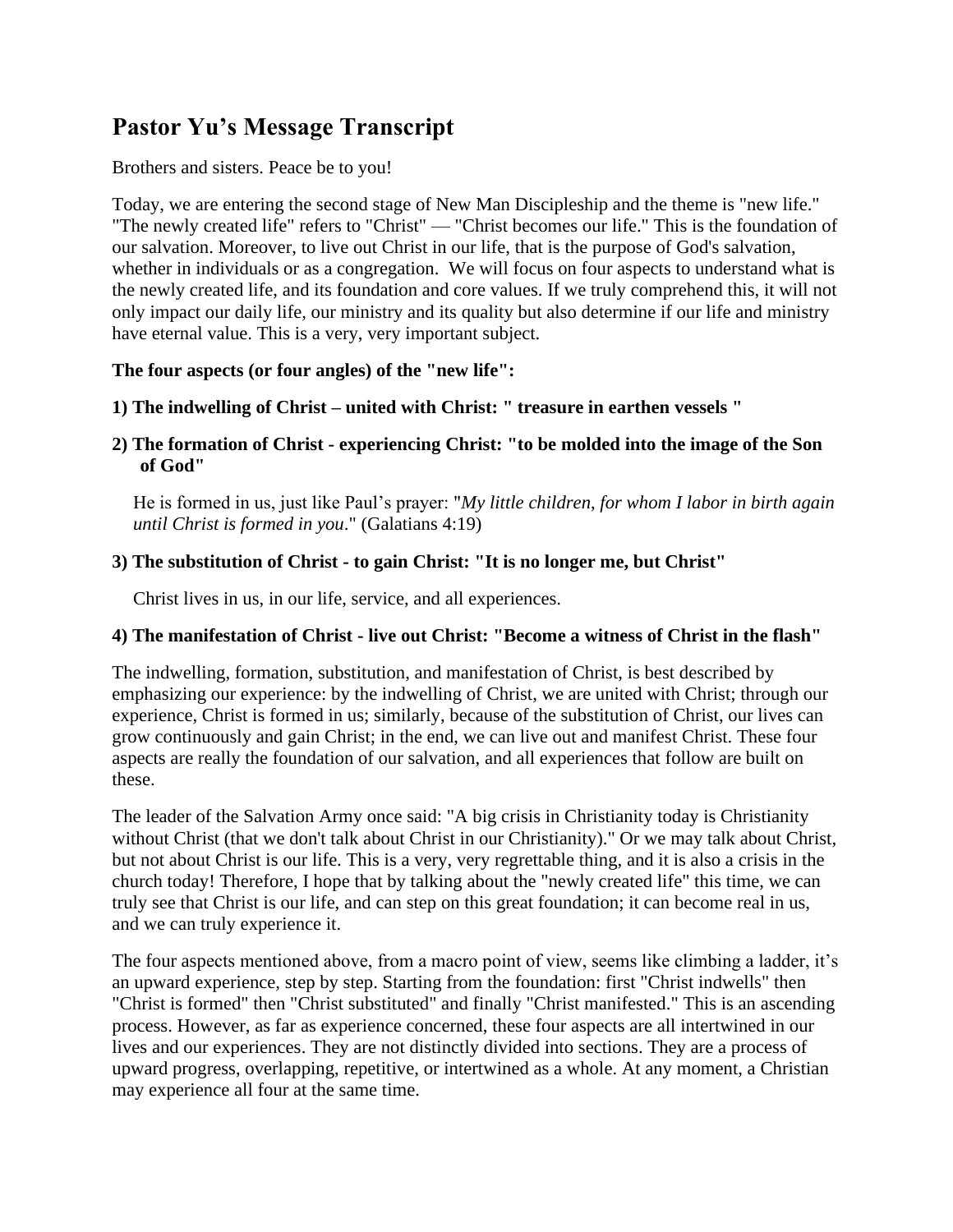Today, we focus on the first topic: "The Indwelling of Christ." I will talk about this from two key points: "Knowing the indwelling Christ" and "united with the indwelling Christ." You may notice that the two points are literally different. One is "indwelling Christ" and the other is the "Christ indwelling." "The indwelling of Christ" emphasizes the objective truths and facts. Christ has lived in my heart, and I want to know the indwelling of Christ. The "Christ indwelling" focuses on the subjective experience. Christ is already in me today, how can I have a true union with Him?

"I am in Christ" and "Christ in me" are two sides of the coin, but there are still some differences. We are in Christ, especially talking about our position in Christ today, emphasized on objective facts. 1 Corinthians says: "But of Him you are in Christ Jesus, …." (1 Corinthians 1:30) God allows us who repented, to be born again, and received Christ, to be placed in Christ. In Christ we become a new creation; in Christ we become children of God; in Christ we are placed in the body of Christ; in Christ we are justified; in Christ I can have the hope of glory.. .. All these are about the status we received and the salvation we are going to inherit in Christ... These are all objective. Christ in me is after I have objectively obtained such a status, identity, and salvation, I can now experience Him subjectively.

# **A. Knowing the "Indwelling of Christ"**

"The indwelling of Christ" is the greatest difference between the saints in the New Testament and the Old Testament. Because of Christ's indwelling, we become a new creation. Therefore, for the indwelling of Christ, we not only need to know the truth, but also need the Holy Spirit to lead us into the truth by experiencing it. The blessings brought by Christ's indwelling are beyond words, and include at least the following three aspects:

## **1. Christ is our life**

I deliberately separated the first point from the second point below, "Christ is our all in all" because I don't want the children of God to take this first point lightly. Christ lives in me, and He becomes our life. This is very important! When it comes to "Christ is our all in all" we often focus on Christ becoming our blessing, our peace, our joy, and our... Therefore, we regard "Christ is our life" as part of all the blessings God has given us in Christ. But in fact, this is the source of all blessings and the foundation of the entire salvation. Therefore, it is necessary to separate the two key points. Speaking of "Christ is our life" there are three very important verses. I hope that brothers and sisters can memorize them because this is the foundation of our Christian faith and experience. Apart from this, there is no need to talk about Christianity at all.

- 1. "*Christ who is our life."* (Colossians 3:4a) This simple verse is our **foundation,**
- 2. "It is no longer I who live, but Christ lives in me;" (Galatians 2:20) This is talking about how we **apply** this in life.
- 3. Christ will be magnified in my body, whether by life or by death; For to me, to live is Christ, and to die is gain. (Galatians  $1:20-21$ ) This is speaking about the **testimony** and the **fruit**, just like Paul magnified the indwelling Christ.

These three verses are so precious! Once when I was very depressed, I remember that I was involved in a car crash, I didn't want to pray or attend church gatherings. I really couldn't help myself. When I was driving that day, I still remember that it was from 280 toward 880, and the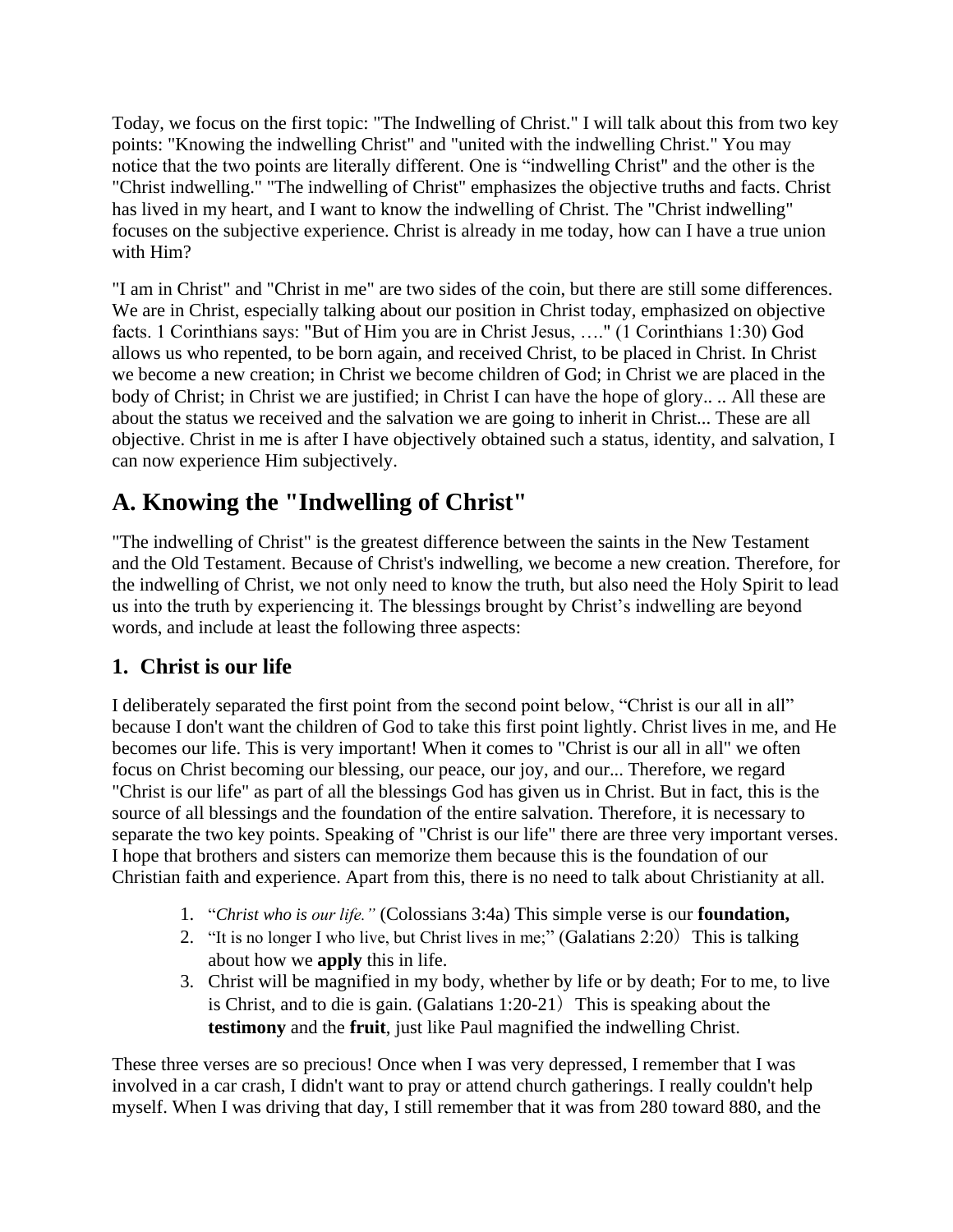Lord moved me to start praising the indwelling of Christ. When I praised Christ's indwelling, I was lifted up, from the bottom of the valley to the heavenly realm. It's not like climbing up slowly, nor does it need warming up. When I was there praising Christ's indwelling, it changed me in a blink of an eye, Christ substituted me, gave me blessings, and released me… It was really incredible! We must not ignore the point that "Christ is my life." We can forget many other things, but we must not lose the foundation and the experience of our salvation.

Many churches today do not talk about Christ, or they do, but not about "Christ is our life." Often it is out of negligence, and it is a problem that the church often encounters. We talk about behaviors that Christians should have, the blessings that Christ brings us, and what should be done in one way or another....... However, we left out that "Christ is our life." Apart from "Christ is our life" all the rest may become just talk; any plan or method are in the realm of carnal, in the realm of the "old self."

Another verse is in 2 Corinthians 4:7-10: " But we have this treasure in earthen vessels, that the excellence of the power may be of God and not of us. We are hard-pressed on every side, yet not crushed; we are perplexed, but not in despair; persecuted, but not forsaken; struck down, but not destroyed— always carrying about in the body the dying of the Lord Jesus, that the life of Jesus also may be manifested in our body." It says: " treasure in earthen vessels," which means "the indwelling of Christ." Here listed four consecutive "but not," all because of "Christ's indwelling," so that no matter what situations we are in today, because of "Christ's indwelling," we can have a completely different perspective. Paul only talked about four here, and these four have actually included most of our experiences. Even if our current experience is not in the four mentioned by Paul, but because the treasure is in the earthly vessel, we can also have a turn around. "... this treasure in earthen vessels, that the excellence of the power may be of God and not of us." (2 Corinthians 4:7) The power is in this life; we don't need to seek elsewhere for the power. "Christ is our life," this is our power. He can lead us to break through any predicament, so that we can spread our wings and soar. We were tired and weary, and we had fallen completely. "But those who wait on the Lord, shall renew their strength" (Isaiah 40:31), so when we reconnect to Christ, we shall mount up with wings and soar like eagles, and "... shall run and not be weary...shall walk and not faint." (Isaiah 40:31), these are all ours because we are "in Christ." "Christ is my life"!!

We are bound to encounter all kinds of difficulties and challenges in our lives. We often say, "What kind of inner life will live out what kind of outward life." Today, in my "old self," no matter how capable, smart, and experienced I am, sooner or later, we will know my finiteness and my incompetence. " Even the youths shall faint and be weary; And the young men shall utterly fall." (Isaiah 40:30) The new coronavirus alone can defeat all the advanced countries, advanced medical systems and technology. Vaccines that have been barely developed today are still facing various challenges. We should humble ourselves before the great God and confess our inability. On the other hand, because children of God have "treasure in earthen vessels," we can testify here that " He who is in you is greater than he who is in the world " (1 John 4:4), and " in all these things we are more than conquerors through Him who loved us." (Romans 8:37)

There is also a verse that says: "Now you are the body of Christ, and members individually." (1 Corinthians 12:27) The body and many members are all in one life! You wouldn't say that my hands have one life, and my feet have one life. It is all of the same life because it is of the same body. When talking about "Christ is our life" today, I not only emphasized that Christ is my life,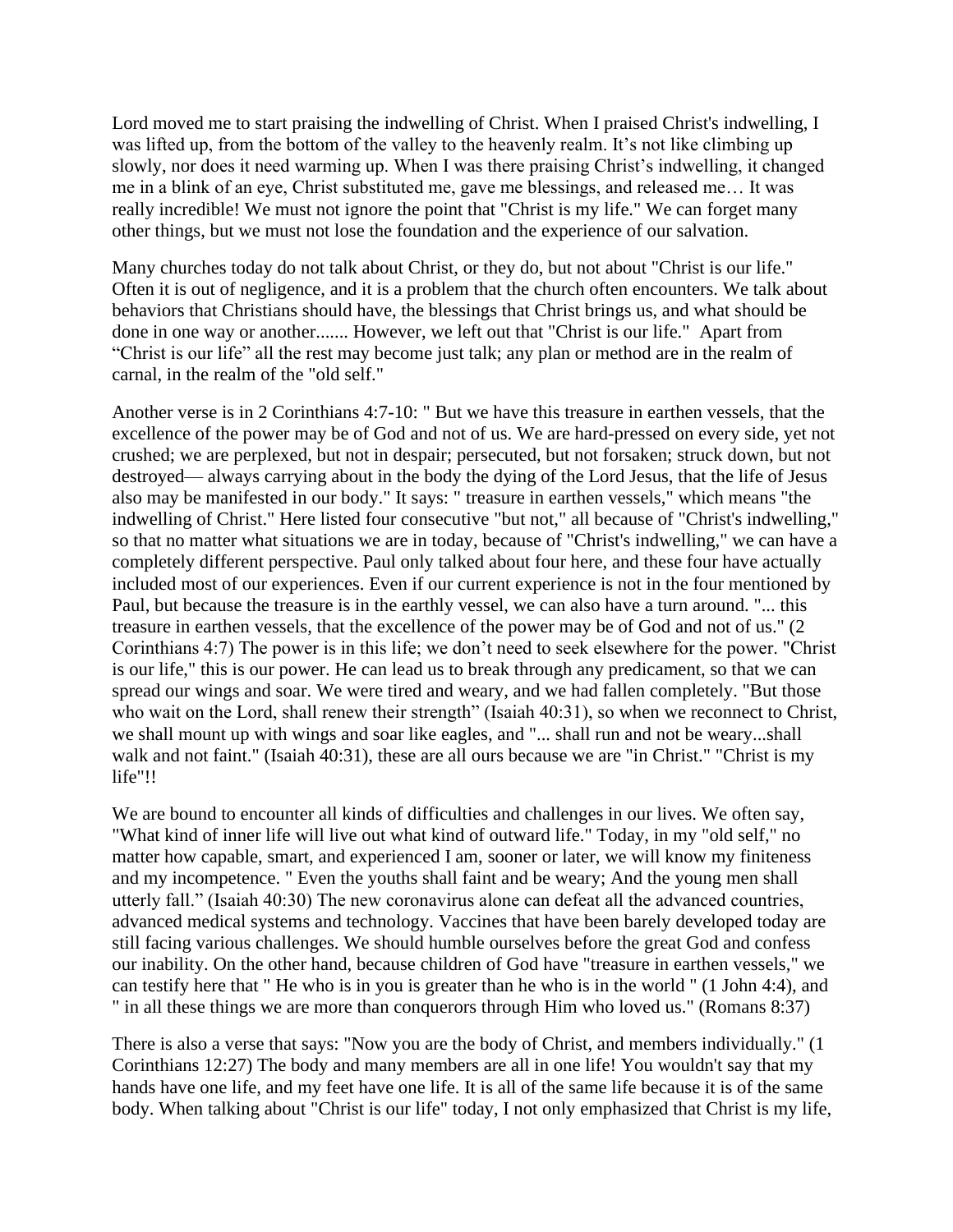but also emphasized that Christ is also the life of the church—the new man. Therefore, the "New Man Discipleship" is to remind us: Not only do I live in a new creation, a new man, but I am also placed in this group of new men by God. I and Christ are one, and I and the church are one. We are not having the same life, we are simply the very same life, and these two are different. If you have a 25-cent coin, and I also have a 25-cent coin, they are both made in the United States in 1969. This at best means that we have the same coin, but not the very same coin. Today, God gave us Christ as our life. Christ has only one life. The church is His body and has the same life as Christ. We are members of the body, and we have the same life. Therefore, if we see this clearly, we would not dare to hurt each other casually, because it would cause harm to the body of Christ. I want to list this verse in order to let brothers and sisters know that "the New Man Discipleship" is based on the foundation of "equipping the body of Christ". All our pursuits and all our growth are for Christ and for the church. " Now you are the body of Christ, and members individually." (1 Corinthians 12:27)

### **2. Christ is our all in all**

Christ is all. If you were asked to fill in the blank, "Christ is my \_\_\_\_\_," what would you write? You can write down your deepest experience of Him and thank Him; you can also write down your most hopeful goal and draw from Him.... This is not a "bounced check," this is a "blank check!" Although they sound similar, it means the total opposite. This "blank check" was signed by Christ, as stated in 2 Corinthians 1:20: " For all the promises of God in Him are Yes, and in Him Amen, to the glory of God through us...", all the promises in the Bible we can ask God in Christ, because Christ is our all in all!

1 Corinthians 1:30 says: " But of Him you are in Christ Jesus..." God allows us to be in Christ. Then he said: "…who became for us wisdom from God—and righteousness and sanctification and redemption." None of these are our own. Paul only wrote the four most important things here. We can also find many other promises from the scriptures, such as: Christ is my peace, Christ is my joy, Christ is my power, Christ is my satisfaction.... Brother Darby has a book called "Christ Is Our Satisfaction." The title alone attracts us. Thinking of "Christ is our satisfaction" brings us joy! In the Gospel of John, the Lord Jesus said to the Samaritan woman: " Whoever drinks of this water will thirst again, but whoever drinks of the water that I shall give him will never thirst. But the water that I shall give him will become in him a fountain of water springing up into everlasting life."." (John 4:13-14) Christ is our deepest satisfaction!

Reading the context before and after 2 Corinthians 1:20, we will find that not only "For all the promises of God in Him are Yes, and in Him Amen." It also says: "to the glory of God through us." Why not say, "Let God be glorified through Christ"? Because Christ had glorified God, and it is already a fact. Why is Paul specifically saying: "... to the glory of God through us "? It means if we can experience and testify that these words are true, then we can give glory to God. "In him are yes" (2 Corinthians 1:20) because Christ is always faithful to God and will never compromise God's words. However, we do discount God's word in our life and in faith. When things go well, we thank God, when things go wrong, we are unable to thank God, because we are living in our own limit and incompetence. However, Paul is calling us out and testifying that all of God's promises "are yes" (2 Corinthians 1:20). Some translations are: "All Amen," in order "... to the glory of God through us." (2 Corinthians 1:20) Today our prayers are answered, not only are you personally blessed, and not only just for yourself, we must be brave and pray that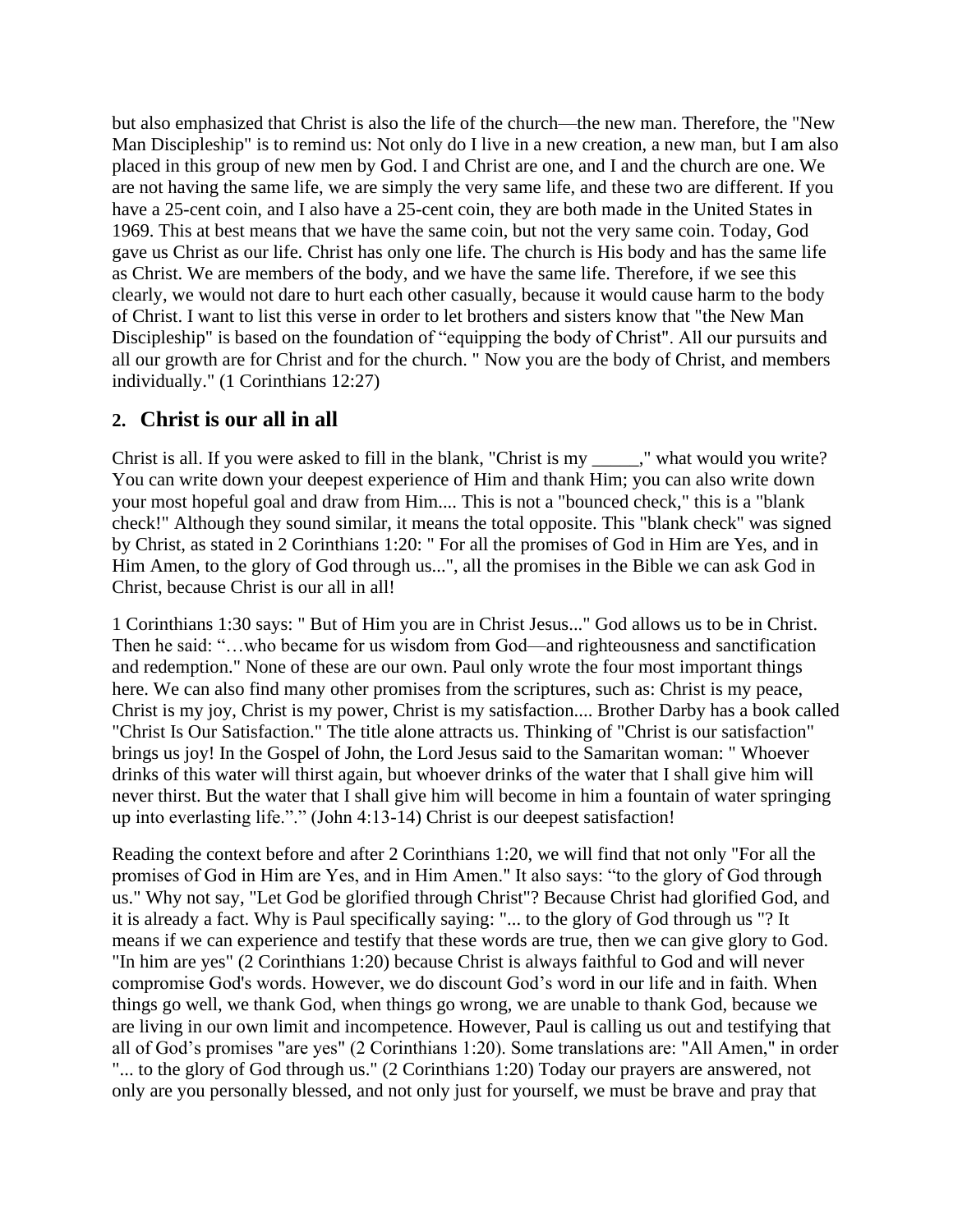God can be glorified through us. The motivation and attitude of this kind of prayer are different, and its realm is also different.

When Paul said in Ephesians 1:3 that we have received "every blessing" in Christ, he said: " Blessed be the God and Father of our Lord Jesus Christ, who has blessed us with every spiritual blessing in the heavenly places in Christ." These blessings are "heavenly," not "earthly." The earthly blessings are very limited, will pass by in a blink of an eye, and unreliable. Some people are restless because they can't get what they want; some people are still restless because they are afraid of losing what they have. Only "all spiritual blessings in the heavenly places" is given to us by God, and what He has given us, He will keep for us. "All the spiritual blessings in the heavenly places" speaks of the blessings that are perfect in Christ. Colossians 2:9-10 say: "For in Him dwells all the fullness of the Godhead bodily; and you are complete in Him, who is the head of all principality and power." Here we talk about being in Christ. We have inherited this heavenly "abundant life", which is the essence of God. This is so precious! All the blessings of heaven have been given to us! "All the fullness of God '' is also given to us in Christ, so what do we still lack? Why are you still sighing? Why are you still complaining? Therefore, seeing the "indwelling of Christ'' is too important for us. Not only is it very important, but it also brings a world of difference in our spiritual experience! We ask the Lord to help us so that we can really see Christ. He is not only in me, he has become my life, Christ is everything to me!

### **3. Christ is with us always**

When the Lord Jesus came, the angel told Joseph: This child, you will name him "Immanuel," because he comes to bring the presence of God. Not only did Jesus come to: ". save His people from their sins," his other name, "Immanuel," was to remind us: He also wanted to bring us into the presence of God. Therefore, "Exodus of leaving Egypt" is not the purpose, but "Entering into Canaan" is the purpose; "freed from sin" is not the purpose, leading into the "presence of God" and into Christ is the purpose of God's salvation.

When we were young in Taiwan, when brothers and sisters wrote letters to each other, we liked to write "Immanuel" at the end of the letter. I found that it is not the custom in the United States. In fact, writing "Immanuel" is a good reminder, a blessing, a declaration, and a testimony— "Immanuel" God is always with us, no matter where we are, God is with us.

I was in and out of the operating room many times: when I was 17 years old, when I was going to the operating room the third time, my family accompanied me and sent me off. However, as I was pushed into the operating room, I looked back and waved to my family. Suddenly, the iron door closed with a loud "bang!" At that moment, I had a deep realization that not only were people fragile and helpless in the hospital bed, but with the big "bang" of the closing door, I suddenly felt people are also very lonely. There would be many situations in life, some may result from our own failures, or the unknown future of years to come... we would need to face all these situations by ourselves. Although family members love us, care about us, and are willing to accompany us, they can only be kept outside of the door. Because their abilities and their love are limited. Only the presence and the love of God will always be with us. On that day, when the door was shut, I was in deep loneliness, and then suddenly in deep joy, it was my Lord who personally showed his presence to a teenage child. I deeply comprehended that he is always with me, I am embraced by Him and leaning in his arms. Brothers and sisters, this is called "Immanuel". He will always be with us, no matter where we are.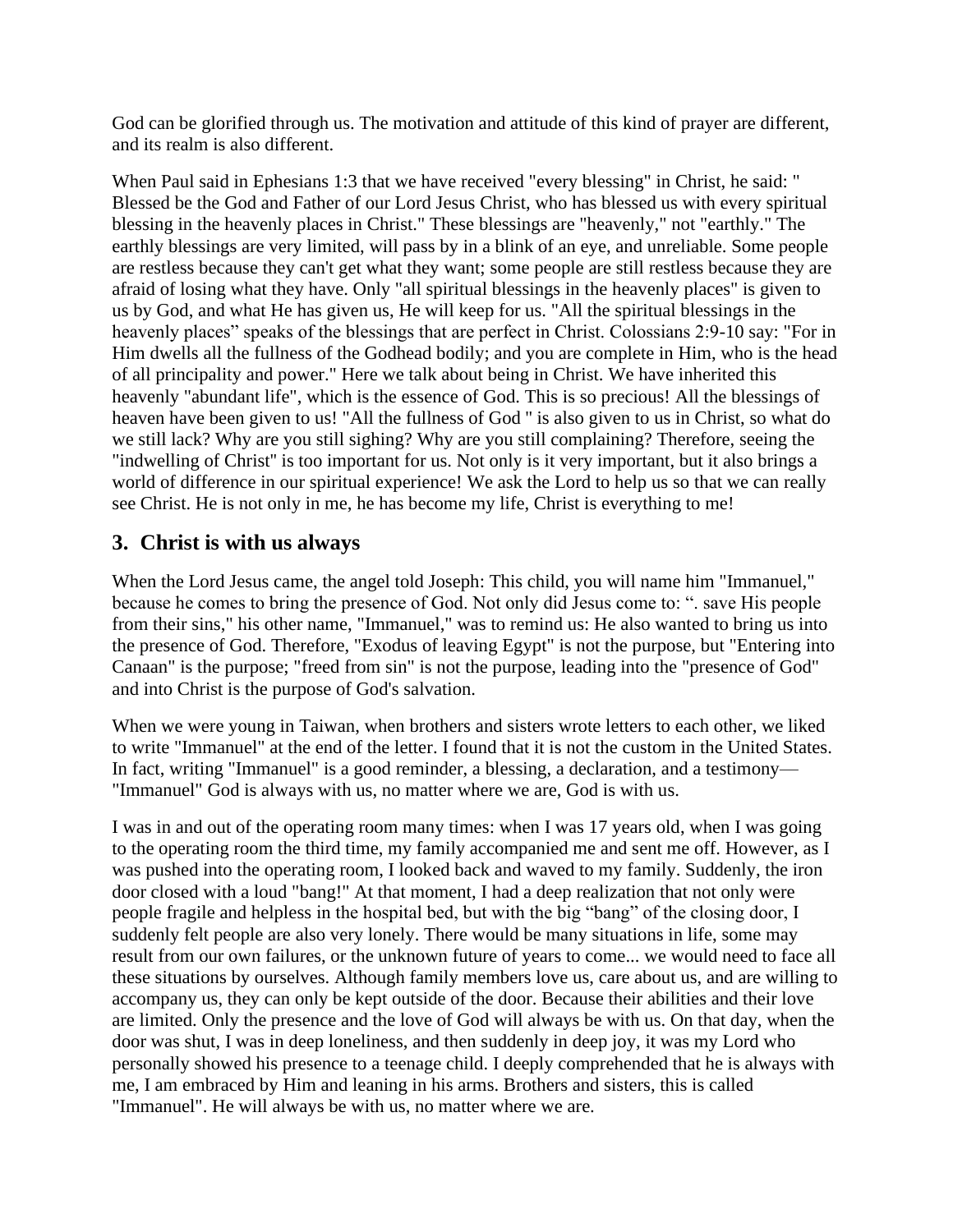I attended a church in Redwood City more than 30 years ago. A pastor's wife, who passed away a few years ago, told us about her experience. Once, she was reading her Bible and had fellowship with the Lord. It was very sweet. Later, she needed to go downstairs to get some water. When she went downstairs, she felt that the Lord was still conversing with her; and when going upstairs, it was the same way that God was still with her in communion. This old sister said to the Lord, "Lord, why do you always follow me?" The phrase "Lord, why do you always follow me?" Although it is a very simple experience and fellowship, it is very real and moved us all. Our Lord is really like this, but we often ignore His presence. We don't speak with him at all from morning to night. Therefore, I encourage brothers and sisters to find a time at the end of each day, even for five or ten minutes, to sit quietly at the Lord's feet, and think seriously: What have I experienced in the Lord this day that changed my life? Has my relationship with the Lord changed? Today, have I talked to the Lord at all? Maybe you will say, I prayed already. However, many of our prayers are often just speaking insincerely with words only. Brothers and sisters, even if we merely sigh from the heart, pray by simply saying from the heart: "Lord, I love you!" or "Lord, I really need you!", "Lord, I adore You!"...These are what God desires, because it shows that we know and believe in the presence of God, and we cherish Him very much. After the Great Commission, the Lord said: " teach them to observe all things that I have commanded you; and lo, I am with you always, even to the end of the age." (Matthew 28:20) Our focus is on "to the end of age", but we missed the word "always". The Chinese translation says: "I am with you often." All English translations, even translations of the original text, speak of "always" not just "often." "Often" makes us feel that it's intermittent, but what we are talking about here is "always" which is uninterrupted. There are also two other translations, Darby and Young's Literal Translation (YLT), which translates it as "all the days," that is, there is no day when He is not with us. In our experience, we may have so-called good days and bad days; there are days when we feel lucky, and days when we feel unhappy. We sometimes say: "not my day," because today is a bad day; or "you made my day," because you make me very happy. We may be different, but in front of God, He has not changed yesterday, today, and forever. He is always with us, and He is in us waiting for us to fellowship with Him. We really need to know Christ lives in me, to know the "indwelling Christ."

## **B. United with the "Christ indwelled"**

To be united to the "Christ indwelled" is to continuously live in Christ, to be united to the Christ who has already lived in me. We must not only see the fact of being united with the Lord, but also plead to the Holy Spirit to lead us into this union so that we can live a testimony of being united with the Lord.

## **1. Knowing the fact of united with the Lord**

The ancients said that "easy to know, but hard to do," but our founding father, Dr. Sun Yat-sen said that "doing is easy, but knowing is hard." No matter which one you believe, I want to emphasize here that we cannot ignore Paul's prayer for the church, which is the prayer for revelation. He said: "that the God of our Lord Jesus Christ, the Father of glory, may give to you the spirit of wisdom and revelation in the knowledge of Him, the eyes of your understanding being enlightened; that you may know..." (Ephesians 1:17-18) Why did Paul say "that you may know?" The word "know" is the key, it means truly knowing. Many times, we think we know, but do we really know? Why are we weak, and can't get out of our predicaments? Because we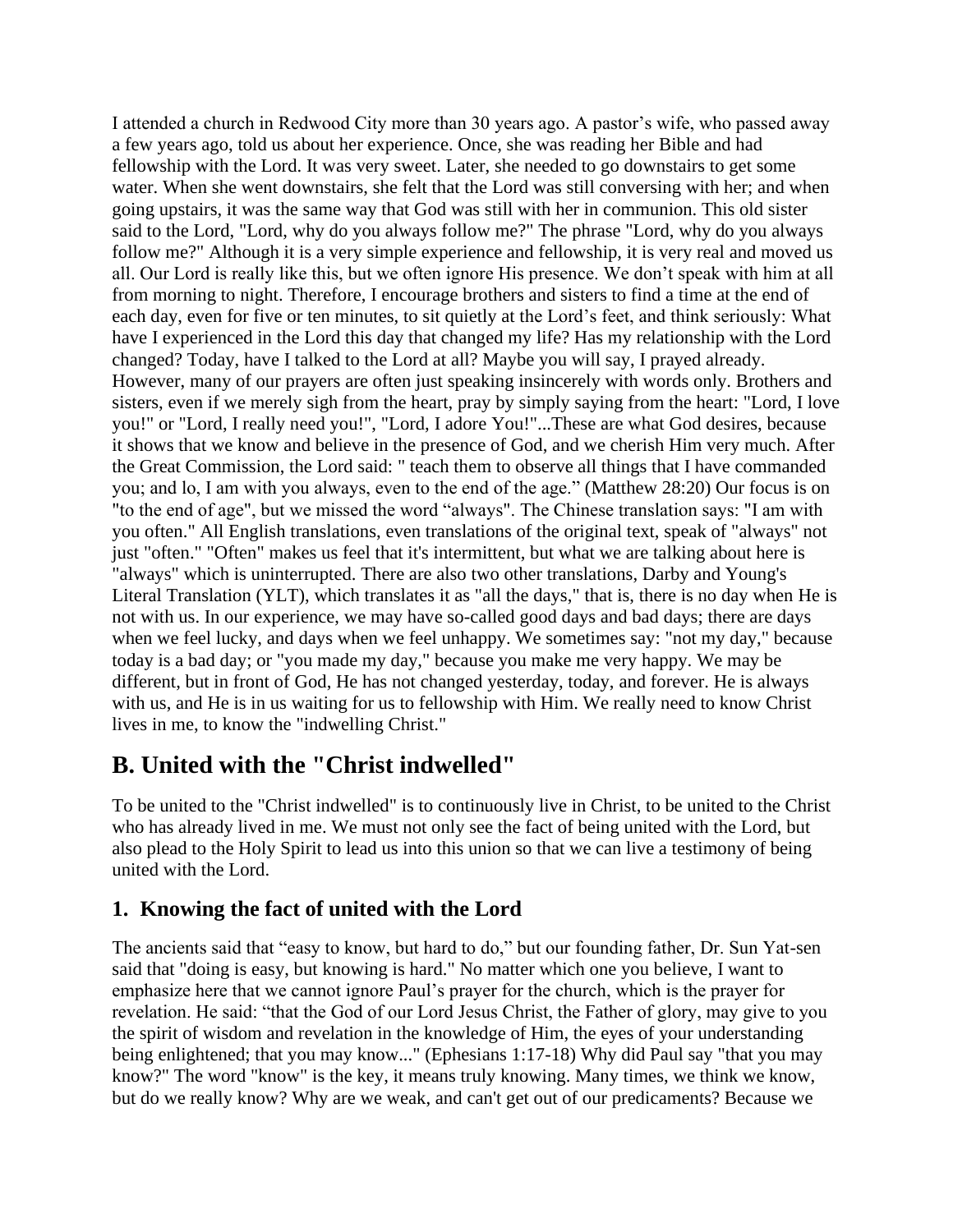often just "know" in word but not "truly know." 1 Corinthians 8 reminds us specifically: "And if anyone thinks that he knows anything, he knows nothing yet as he ought to know..." (1 Corinthians 8:2)

I used to know a preacher when I was in Taiwan. He eagerly pursued the Lord as soon as he became a Christian. When he got his first Bible, he read it carefully. He had some knowledge of Christianity before, and he also knew the word Jews, but he only knew that there were "Jews" but did not know that there was "Judah." Therefore, whenever he read "Judah" in the Bible, he thought the Bible was misprinted. So, he took a pen and changed it to "Jews." It was not until later that he knew that there was another person named "Judah" and that there was a tribe called "Judah." He finally realized that he had made a preconceived mistake.

Once the speaker of our gospel meeting mentioned that he has a friend who was a professor of mathematics at Stanford University. One day the mathematics professor went to a friend's house, and the host's child said to him with an attitude: "I can count! One, two, three, four, five, six, seven, eighty-nine..." . The professor praised him and said, "You are great!" Then he said to the child, "But, do you know that there are things that cannot be counted?" The child said, "Impossible, all can be counted! Look, bananas, one, two, three, four, five; chopsticks, One, two, three, four, five, six, seven, all can be counted." Brothers and sisters, this is called: he knows nothing yet as he ought to know. In fact, we are often like this child before the Lord. We need to truly know who we believe, and we need to have true knowledge of the truth of the Bible.

Last time I mentioned Brother Spark, he preached the message of the cross very well. However, God opened his eyes, when he went to the Keswick Convention to listen to Ms. Ben Louise talk about the cross. God removed his prejudices that day, and he realized that the cross is so much greater than he knew. (Note: Mrs. Jessie Penn-Lewis is a vessel in which God rises up to preach the message of the cross). Later, when Brother Spark talked about the cross, it was very different, in a different realm. Therefore, the word "know" is too important, and is also a challenge for us. To see the fact of being united with the Lord is to let us "truly know."

"I am the true vine, and My Father is the vinedresser. " (John 15:1), " "I am the vine, you are the branches." (John 15:5) These are the facts of salvation that the Bible teaches us: Christ is the true vine, we are his branches, and the Father is vinedresser. James Hudson Taylor had one of his greatest spiritual turnarounds, which was brought to him by this passage in John 15. At that time, he was serving with great tiresome and wearies in mainland China. Many missionaries were killed, and the situation was hard pressed. Moreover, it was painful to discover that there were so many weaknesses and corruption in his life, and he faced many temptations and struggles. Outwardly, there was a difficult situation, inwardly he saw his own corruption and weakness. He was very depressed and discouraged. One day, he received a letter from a missionary in Hangzhou, quoting John 15. In such a familiar passage, God opened his eyes through a letter from his co-workers that day, and saw that the branch is connected to the vine. It is a fact that in God they are always connected. He said: "I don't need to work hard to do this, to achieve that, to be like this or that. All I have to do is to simply believe that I am connected and abiding in Christ, He is responsible for supplying all the needs." That day, his whole person was greatly released. Hudson Taylor later testified that he was forever changed, ever since that time. Although he is still busy with various ministries, he can be quiet and rest, full of the Lord's life, full of anointing and in the presence of God. Because he knew that he was in "one" with Christ, and all he had to do was "don't be apart from the vine!" All the grace, strength, holiness,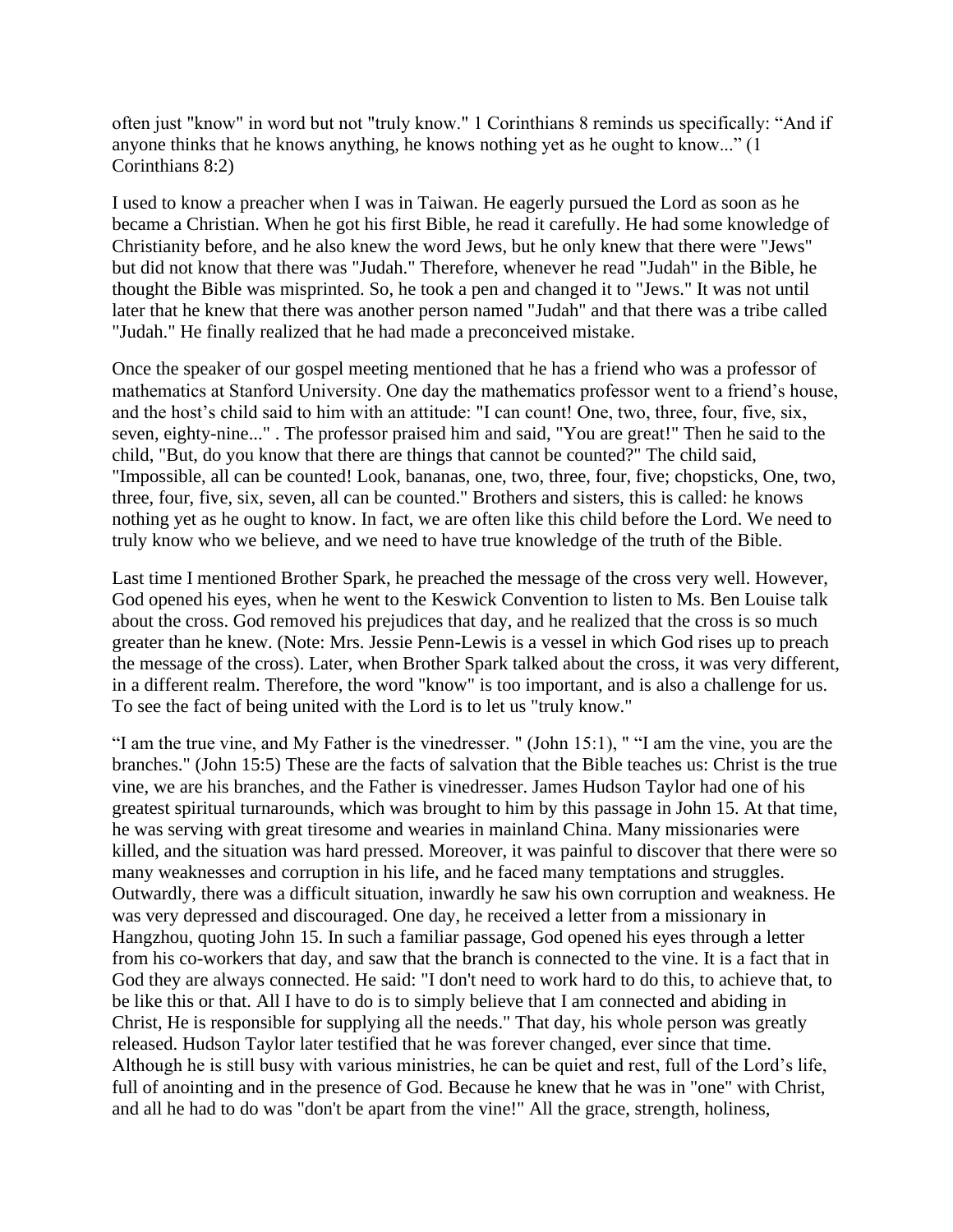victory... that we need have been given to us in Christ. This is called "seeing" and this is called "truly knowing." Seeing that united with the Lord is a fact, this is really a very important enlightenment.

1 Corinthians 6:17: "But he who is joined to the Lord is one spirit with Him." (1 Corinthians 6:17) Then, in verse 19, Paul said, "Or do you not know that your body is the temple of the Holy Spirit who is in you, whom you have from God, and you are not your own?" (1 Corinthians 6:19) Paul was so anxious that he used "Don't you know" to remind everyone: How can you not know such an important truth? Christ has indwelled in us in the Holy Spirit, and the great trinity God is indwelled in us by the Holy Spirit today. We are joined to the Lord and become one spirit with the Lord. This is a fact that will never change. This is something we should all come to experience.

So, first, we need to "see." If we feel that we are not seeing enough, we should pray to the Lord. God is the God who is willing "to reveal His Son in me" (Gal. 1:16), and He is absolutely willing to reveal to us. Let us be humbler before the Lord, to willingly wholeheartedly pray to the Lord. We pray and ask God to give to us the spirit of wisdom and revelation in the knowledge of Him, so that you may know, truly know. God is very willing to fulfill this.

### **2. Entering the experience of united with the Lord**

Below, from four different angles to see, how can we live out the truth of united with the Lord through the subjective experience:

### **1) Respond in faith**

Facing God's promises and requirements, and the facts of salvation, how should we respond to Him? First is to "respond in faith." "John 15:4" says: "*Abide in Me, and I in you..*." This is the command of the Lord. In the next verse 5, it says: "*He who abides in Me, and I in him*." This is the promise of the Lord. Verse 6: " *If anyone does not abide in Me*..." The word "if" talks about the result of not being in the Lord. The key lies in how we respond to Him. Verse 7: " *If you abide in Me, and My words abide in you, you will ask what you desire, and it shall be done for you*." What we talk about here is the "response in faith" and the result it brings. This is a precious passage. It includes the Lord's command, the Lord's promise, our response, and the different results brought about by different responses.

- [The Lord's Command] 4 Abide in Me, and I in you. ...
- [The Lord's Promise] 5... He who abides in Me, and I in him ...
- [Unbelieving response] 6 " If anyone does not abide in Me...
- [Believing response] 7 If you abide in Me.... (John 15:4-7)

"But without faith it is impossible to please Him, for he who comes to God must believe that He is, and that He is a rewarder of those who diligently seek Him." (Hebrews 11:6)

No one who comes to the Lord by faith will go back empty-handed, nor would be unchanged. This is God's promise. " But without faith it is impossible to please Him." Therefore, the first thing to come to God is to have a simple faith. The simpler the faith, the greater the faith, the more effective faith, which is the faith that pleases God. We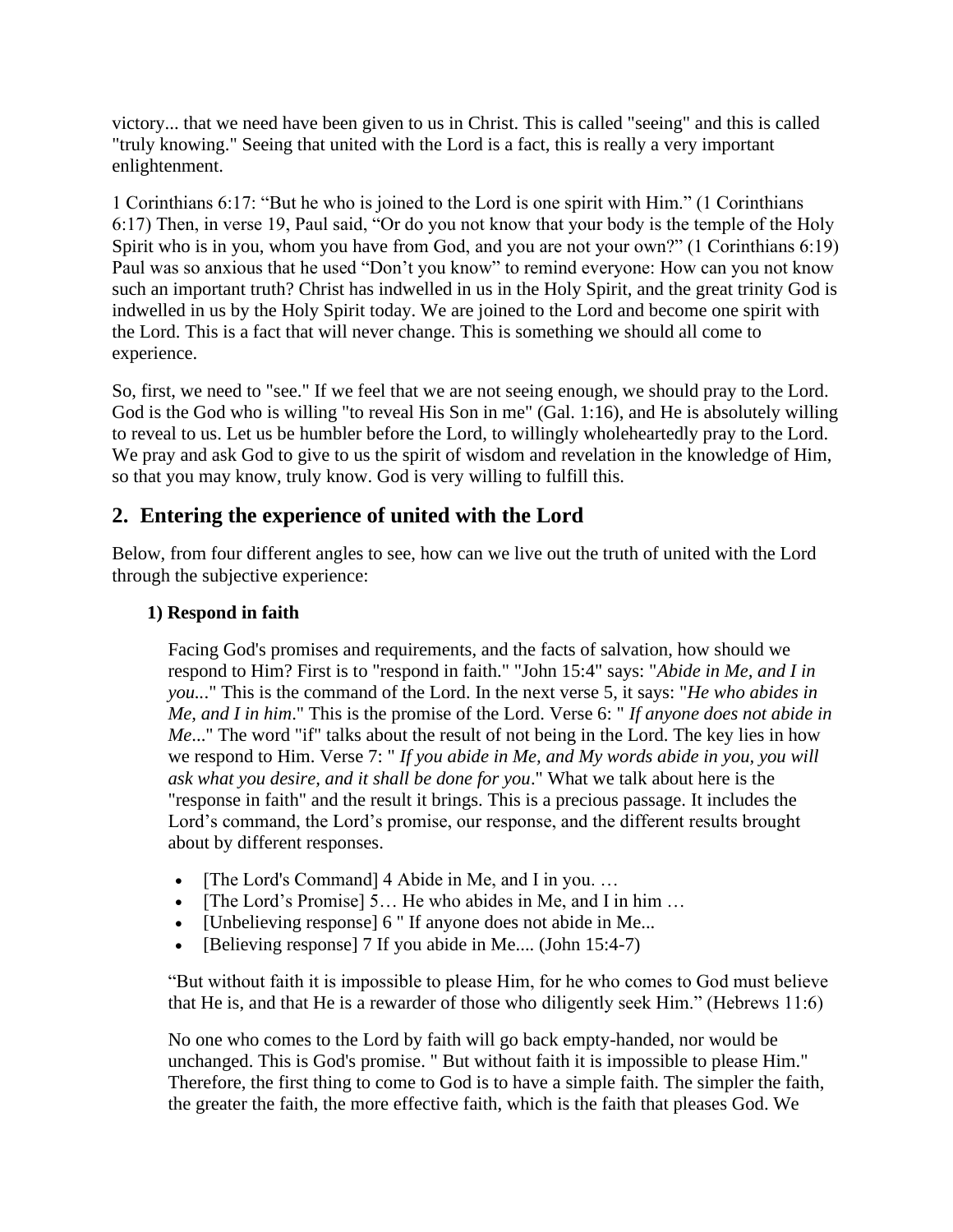don't need to be so complicated and speak much of the theology or doctrine. When we come to the Lord, we must be as simple as children, telling the Lord: "I need You; I am willing to believe in You; Lord, I will accept now, whatever you say, I will believe." This is called faith. " But without faith it is impossible to please Him," because those who come to God must believe in God. Some English translations say that " who comes to God must believe that He is," which means His presence. Another translator said that "you must believe in God." Whatever you are lacking, when you come to God, God is the supply that you need. These three phases, "Believe God," "Believe God's presence," and "Believe God is," are all about the results of a simple faith.

#### **2) Help of the Holy Spirit**

God cares about our response in faith, and when we respond to God in faith, you'll find that the Holy Spirit is also here to help us. The Lord Jesus said in John 16:13: " However, when He, the Spirit of truth, has come, He will guide you into all truth; (original text: enter in all truths)." Of course, the Holy Spirit is willing to teach such an important truth. He not only wants us to understand, but also wants to lead us in entering into it. This is the purpose of the coming of the Holy Spirit. The Holy Spirit is already in us, and He always wants to do this, he not only teaches us one-on-one, but also with us anytime and anywhere. Grateful to God!

The Lord Jesus also said in John 14:26: " But the Helper, the Holy Spirit, whom the Father will send in My name, He will teach you all things..." Therefore, whether we are driving or washing dishes, whatever you do, whenever you think of the indwelling of Christ and the indwelling of the Holy Spirit, you should say to the Lord: "Lord, thank you! Lord, continue to teach me and help me, let me really know, let me really enter into the truth!" "Knowing the truth" and "Entering the truth," both of them are too important, and greatly needed.

#### **3) Experience Personally**

We all need to experience these precious promises personally, so that we know we can't live or serve without Christ. Abiding in Christ vs. on your own will inevitably bring about completely different experiences and results.

"Experience personally" speaks about the need to experience it ourselves. Psalm 34:8 says: " Oh, taste and see that the Lord is good." If you analyze a glass of orange juice or all the nutrients in a dish, but you did not eat a bite. It is still useless to you, and you have no way to understand what it is about. Not only does the Holy Spirit come to let us understand, He also calls us to enter and experience it ourselves. When we really experience it whole-heartedly, it is obvious that there will be two different results:

#### **a) Withered, incapable, useless, unable to bear fruit**

John 15 says: "*Abide in Me, and I in you. As the branch cannot bear fruit of itself, unless it abides in the vine, neither can you, unless you abide in Me. "… for without Me you can do nothing. If anyone does not abide in Me, he is cast out as a branch and is withered; and they gather them and throw them into the fire, and*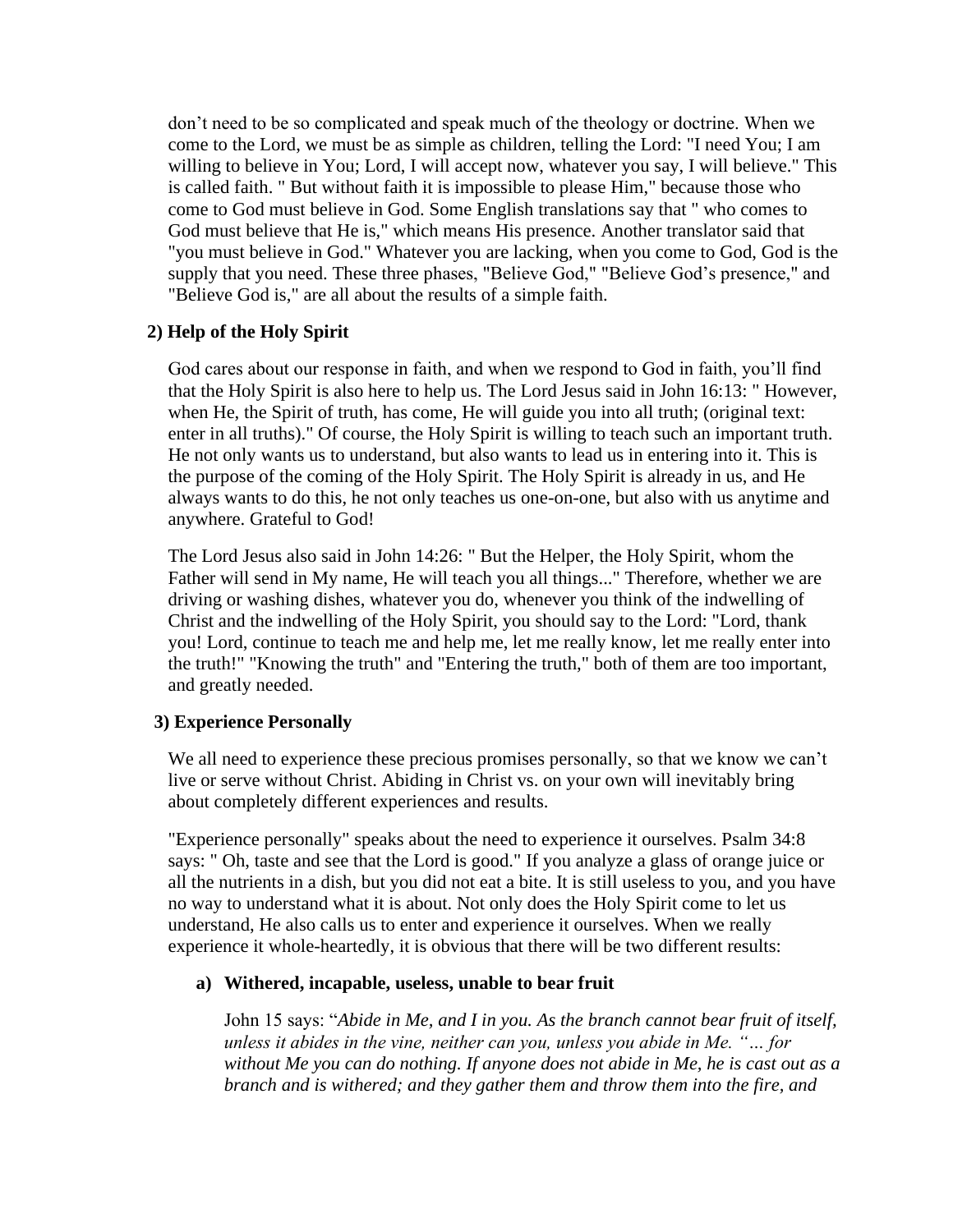*they are burned.*" (John 15:4-6) If we are unwilling to respond in faith, this would be our experience: withered, incapable, useless, and unable to bear fruit.

Having said this, I hope we pause and take a moment to review our own spiritual situation. If we were weighed on a scale by God, do we have more time rejoicing; or withering? Do you feel that you are victorious by the Lord, full of life, full of vitality; or do you feel weak and incapable? In fact, these answers clearly tell us something, but we often refuse to face it. Just like Brother Ernest once said: "When the dashboard of your car has a red light flashing, reminding you to check the engine, but you ignored it, and even felt it was annoying and covered it with a black tape, continuing to drive on, you will encounter problems sooner or later." A sister from our previous church who is in a better financial situation, bought a brand-new Mercedes Benz. The engine of the car burned out in less than three months because she didn't expect a new car would have a problem but the engine oil in this car was leaking. She simply ignored the warning. It didn't take long until the oil leaked out completely, and the engine totally burned out.

Brothers and sisters, if our lives are dry and feel like we can't do anything, unable to bear fruit, feel no power, useless and worthless before the Lord, something is wrong, and must not be ignored. When we really live in Christ, we will feel that every day is full of value, and even little things are valuable and will help us grow. We can experience and gain the Lord in anything; any matter can change our lives and our relationship with God; our whole life is positive and full of power; and we no longer feel that we are useless. "Useless" is our understanding of who we are and the essence of our old life, but when we are in Christ, our whole life is too meaningful and valuable!

#### **b) Full of Christ and be fruitful**

*When we are in Christ, John 15:5 says: "I am the vine, you are the branches. He who abides in Me, and I in him." Verse 7: If you abide in Me, and My words abide in you, you will ask what you desire, and it shall be done for you." This is about a person who truly dwells in Christ and enjoys the indwelling Christ, this is the life should be. Not only should he be fruitful, but the word of the Lord is always in him. If you truly live in Christ, it will be as the scripture says: "My words abide in you, you will ask what you desire, and it shall be done for you."*

*When I shared the gospel to Ms. Yu in college, she said: "You Christians often wait until things are over and then go back to explain it from the perspective of God. Everything is to beautify it and call it a testimony. " This indeed challenges us. However, our God can be experienced. Before things happen, we should also be able to know his heart; know what his will is; and know that he will listen to our prayers. This promise reminds us that we need to turn back to Christ and to know this great Lord. When we are really abiding in the vine, not only will we bear fruit, but also live in a lively, truly, and intimate fellowship with the indwelling Christ. He will speak to us often, and we can also pour out our hearts to Him at any time, pray to Him. He will accomplish everything. The "accomplishment" I said does not necessarily follow what we ask for, but He will*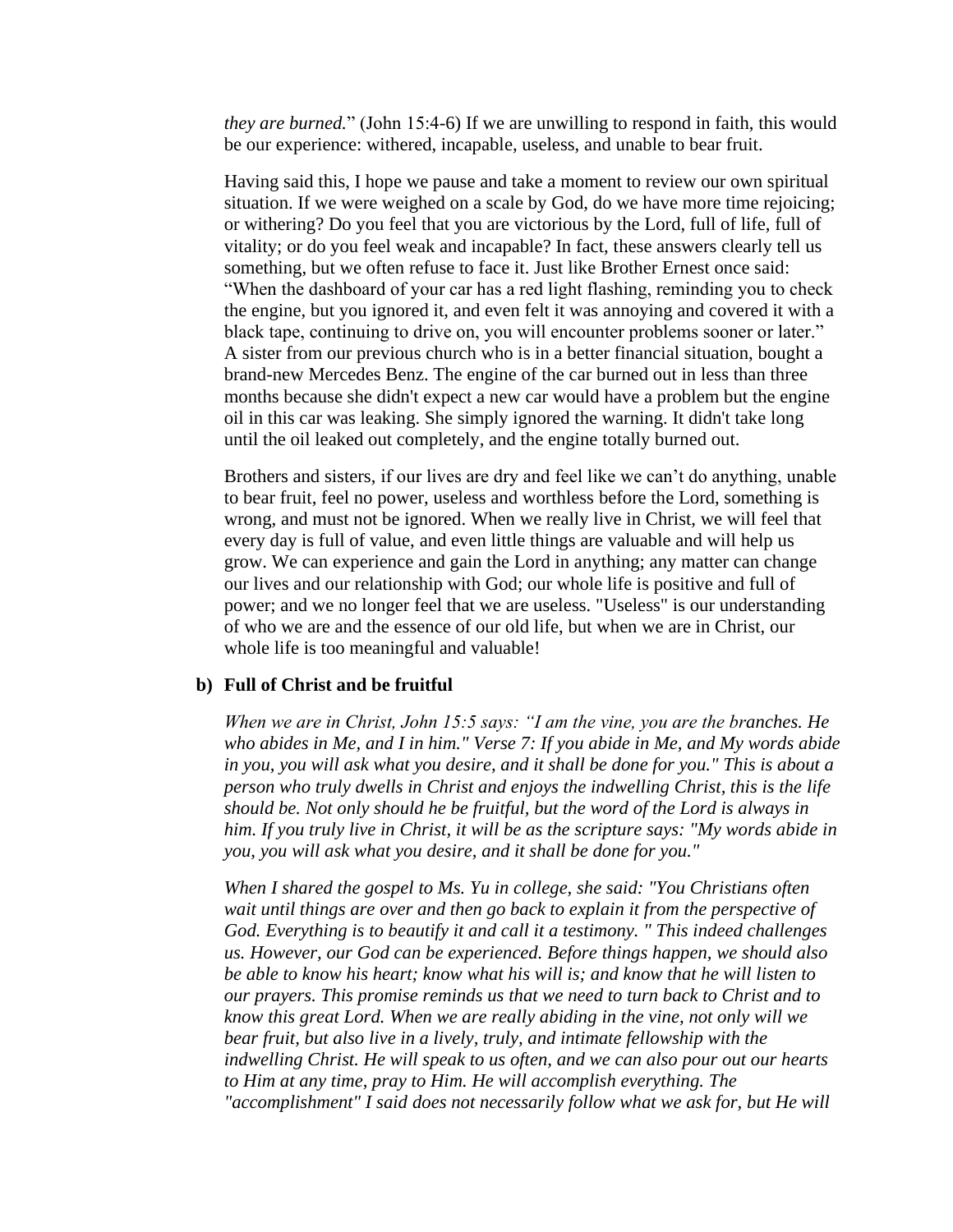*always respond. Even if his answer is no, we will know why he does not agree. This is a lively abiding; this is a lively relationship; this is a relationship we should all envy, and we should all have and enjoy. The branches and the vine are connected, and all his riches and the juices have become our blessings. It's not dry, useless, and burnt outside as I just said, but it's full of Christ and be fruitful!*

*Ephesians" 4:15 says: "...grow up in all things into Christ." Only with Christ, then we can grow into Christ; all who are of Christ can grow into Christ. When we are united with the Lord, our growth is to grow into Christ and grow into the body. Only this kind of growth has eternal value, and will not be destroyed. On the contrary, if we are only in our old selves, this growth cannot be attributed to Christ, because it is carnal. Therefore, we must taste the grace of the Lord and experience it for ourselves. If your experiences are mostly negative, weak, dry, failure, useless, incompetent... don't feel sad, this can also be grace, to let us see we are finite, just as the Lord said: "Apart from me, you can do nothing." (John 15:5) Without the Lord, we really can't do anything. Nothing is nothing, keep on trying is like kicking against the goads; we are torturing ourselves. But when I am in Christ, "I can do all things through Christ who strengthens me." (Philippians 4:13) "Yet in all these things we are more than conquerors through Him who loved us. "(Romans 8:37) When I am truly connected to Christ, I grow up in all things into Christ. When I am truly in Christ, "Christ will be magnified in my body, whether by life or by death." (Philippians 1:20) When I am truly in Christ, I can say " thanks be to God who always leads us in triumph in Christ, and through us diffuses the fragrance of His knowledge in every place." (2 Corinthians 2:14) All these promises in the Bible are all linked together, in the relationship with Christ. They become possible only in Christ and in life abiding in Him.*

#### **c) Challenge of constantly abiding**

*In the parable of the true vine, the Lord Jesus repeatedly used "be always [sic: abide] in me," and the verb "abide" is in the present tense, indicating that it is a continuous, lively, and united life. This kind of union fills both the individual and the church with the life of Christ and the power of the Holy Spirit. This is what the enemy was afraid of, and wanted to destroy with all his might. Therefore, how to be able to connect to the indwelling Christ (constantly abiding), freshly and continuously and embracing all the abundance of Christ, is indeed a challenge for every Christian and the churches.*

*Brother Spock said: "The thing that the enemy fears most is the true connection between the earth and heaven." Reading this parable of the vine, we can also say: "What the enemy fears most is branches abiding in the vine. " If I was truly abiding in Christ, all the nutrients, water, syrup, and blessings of the vine came to us. This is not something we can earn; it is He himself who is supplying us. Therefore, this is what the enemy fears most and does not want to see. But how can we stay abiding in the indwelling Christ freshly and continuously? There is a hymn called "Constantly Abiding" in the hymn book of "hymns of the Saints," which reminds us to be constantly abiding in Christ. Not just come to the meeting occasionally, or to prayer meetings, to shout out and connect a bit when in*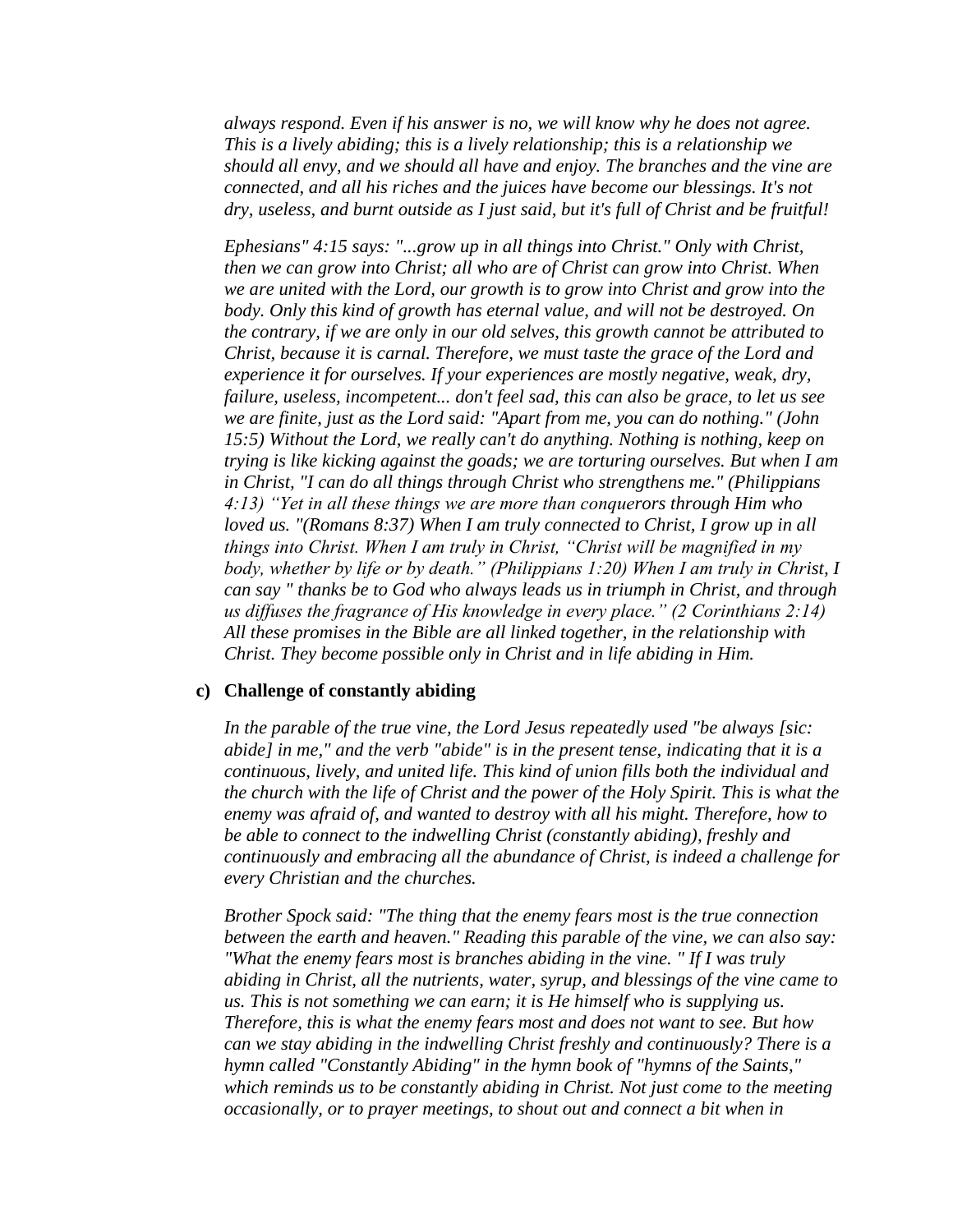*suffering. We all need to see that the abiding is a fact and an objective truth, and we must subjectively, constantly return to this union to experience Him. As we often say: "You can make an U-Turn to God at any time." We can "return at any time, move forward by faith." These eight words are a short phrase written in the senior message board of the university student fellowship when I graduated from university. I will use this phase for our topic. Regardless of many failures and regrets, all becomes past in Christ, because " if anyone is in Christ, he is a new creation; old things have passed away; behold, all things have become new." "(2 Corinthians 5:17) Then, we can " forget those things which are behind and reach forward to those things which are ahead " in Christ (Philippians 3:13), seize every day and every opportunity, and we can continue to grow and experience Him. Don't take "abide in Christ" as a graduate school course, or an incomprehensible, abstract realm. In fact, "the branches cannot leave the vine" is the same as "the fish cannot leave the water." It is a very simple truth. Today, if you see a fish leaving water, you will not comfort it by saying, "Don't worry, endure to the end you shall be saved " or "in all these things we are more than conquerors through the Lord!" On the contrary, you will throw it back into the water immediately, and it will be alive. The experience of Christians is similar today, it is as simple as that, return to abide in Christ, there is nothing too complex. "In returning and rest you shall be saved; In quietness and confidence shall be your strength." (Isaiah 30:15). But what a pity that the children of God often were "unwilling."* 

*Once, an old sister taught young co-workers: "Nowadays God's servants don't know how to feed God's children. They seem to be doing all the work on the surface. Just like a little girl, when one day her mother was not at home. She reached out to the fish tank and took out the goldfish, imitating her mother's tone, said to the struggling goldfish: "Oh, baby, you have to be obedient, be a good girl!" The fish can't breathe and is struggling desperately, she said: "Don't cry, don't cry, don't make trouble, sleep obediently!" Later, it was really quiet. The little girl was very proud and said "Look, I put it to sleep!"" The older sister went on to say: "If you don't lead everyone on the path of life, you will lead even the living to death!"*

*Brothers and sisters, this is what we have to learn before the Lord today. How should we lead a group Bible study? How should we lead worship? How should we preach? How should we share the gospel with our family? How can we be constantly abiding in Christ? If we go astray, I plead that the Lord would turn us back immediately, so that we could return into the Lord's presence. This is a basic discipline that is worthy of our practicing diligently, full efforts, continually. The enemy often wants us to ignore the important salvation and pay attention to other minor things.*

*John 15:4-7: "Abide in Me, and I in you..." (John 15:4) This is the Lord's command. "He who abides in Me, and I in him" is the promise of the Lord. Verse 7 "If you abide in Me...", this is the blessed ending. I hope we often remind each other of this.*